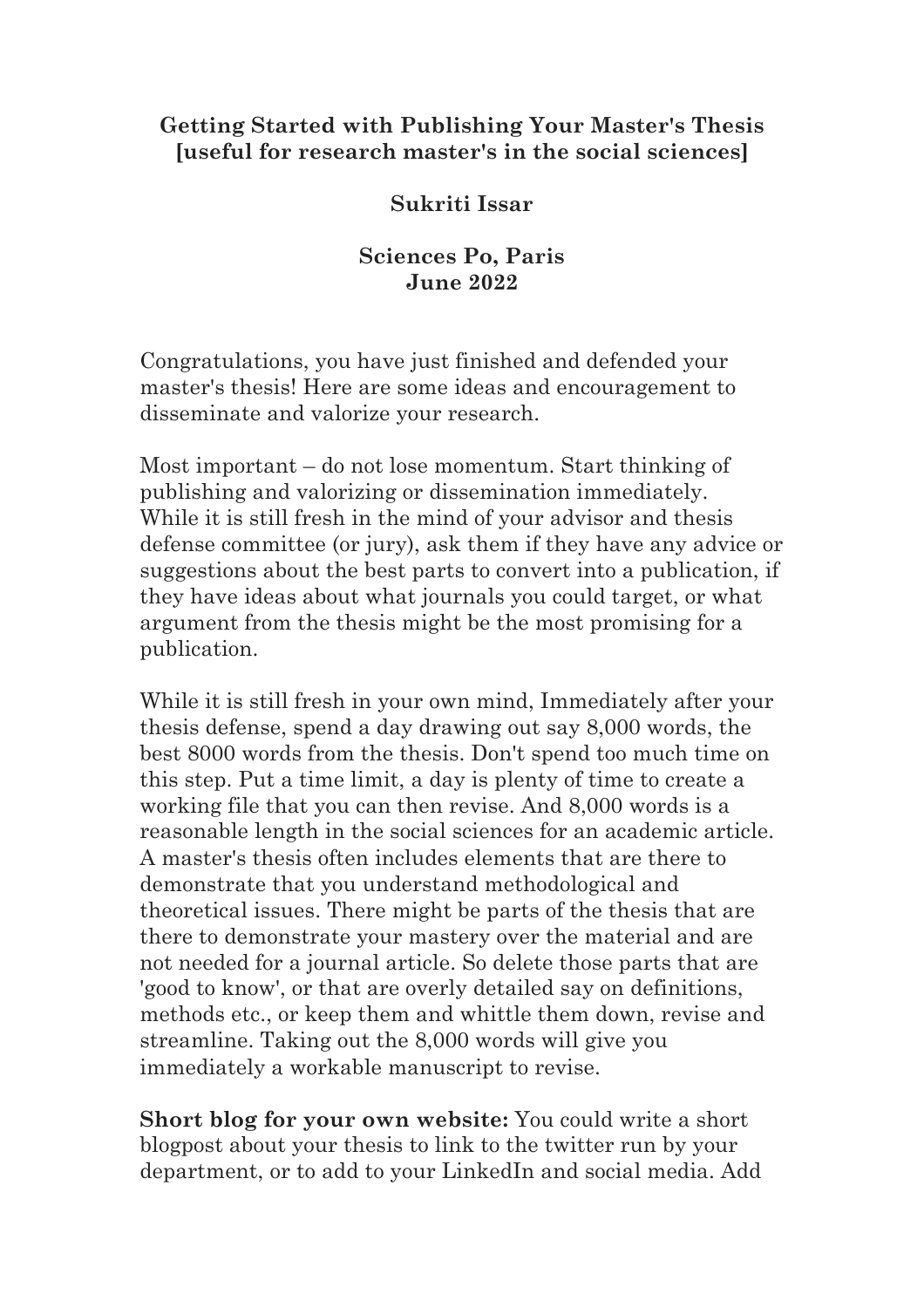photographs or the key graphs and charts from your thesis. All thesis writers can aim to write a blogpost to disseminate findings, even if the data in the thesis is not ready yet for publication in an academic journal or if you have no interest in writing for an academic journal. For a blog post think of the main message and what would be interesting for people to know. Avoid jargon. Avoid too much theory or literature. Write it for a general audience.

### **Longer feature article**

For a longer feature article you can describe the context and background in more detail. Here you have more freedom to write something that could reach a large heterogeneous public including policy makers, practitioners and concerned citizens. The effort of translating into readable language will vary by field. In a technical science field there is a separate literature on public understanding of science and how to make technical ideas more accessible. The social sciences are usually a little easier for non-academics to understand, but here too you need to write in a simple and accessible manner communicating your main findings to a larger audience.

You could publish your longform content on your social media, blog, or in pre-existing working paper series, specialist magazines and so on.

# **Journal article in an academic or peer-reviewed journal**

- Spend some time thinking about whether a journal publication is necessary for your career path and whether it is a good fit for your thesis. Not every master's thesis has the format and scope to be converted into an academic journal article. And that is fine, that is to be expected as the aim of a master's thesis is to first and foremost demonstrate that you have gained the expertise needed to obtain your master's degree.
- Based on, 1) the scope of your thesis (amount of fieldwork, number and depth of interviews, datasets explored), 2) the audience that is likely to be most interested in your work, and 3) the type of journals that you think fit most your style and the scope of your research --- create a list of prospective journals and skim a few articles from these